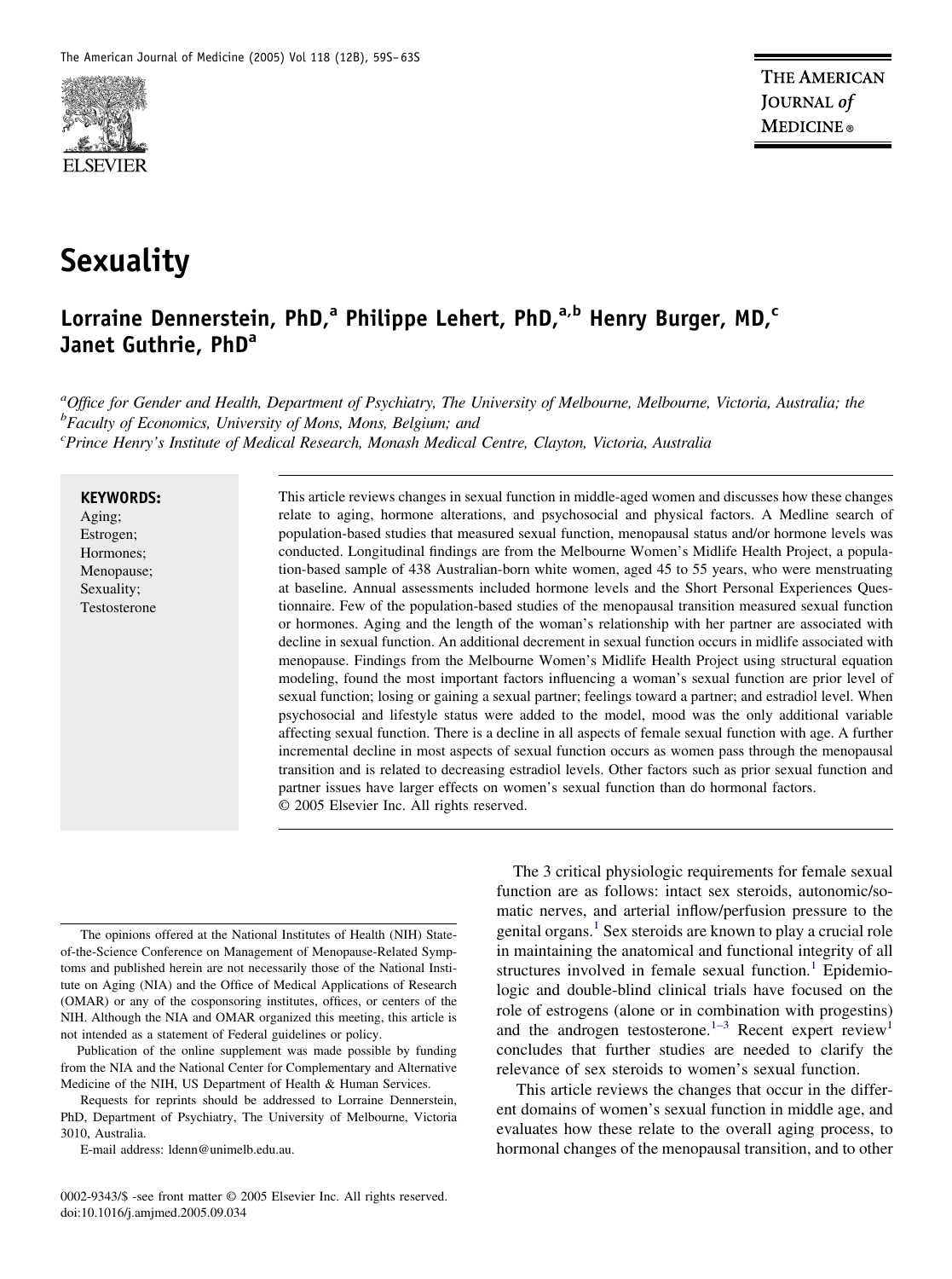psychosocial and physical factors. Clinicians have long been concerned about effects of menopause on female sexual function as sexual complaints are among the most frequently reported health concerns of women attending menopause clinics[.4](#page-4-0) Yet clinical experience is based on a small proportion of self-selecting women and may not be representative of most women's experience of the menopausal transition.<sup>5</sup>

There are a number of other possible explanations for deteriorating sexual function in this phase of life. Major confounders include the length of the woman's relationship with her partner, chronologic aging, other physical health problems, loss of her partner, the partner's health and medication usage, and the many psychosocial stressors associated with midlife.

Population-based studies provide information on the prevalence and type of changes in sexual function and their relation to menopausal hormonal changes and other possible determinants. These studies complement clinical trials that provide evidence on hormonal effects on specific parameters of sexual function in the groups studied.

# **Sexual function versus sexual dysfunction**

Current definitions of female sexual dysfunction include both low sexual function and personal distress components for each of the domains of desire, arousal, orgasm, and pain.<sup>6</sup> Studies published before the development of these definitions usually do not include measures of personal distress. Only a proportion of those who have low sexual function will be distressed about it<sup>7</sup> and, hence, will be dysfunctional.

A number of studies concur in finding that women more frequently report low sexual desire or interest than do men and that there is poor correlation of women's subjective sexual arousal with observable increases in genital congestion in response to sexual stimulation[.8](#page-4-0) To address these findings, an expert panel convened by Basson and colleagues<sup>8</sup> has reconceptualized women's sexual response. They found a circular model of overlapping phases of variable order influenced by psychological, societal, and biologic factors.

#### **Methodologic limitations**

Population-based studies enable the study of women in their own naturalistic setting. These investigations also assess the effects of factors other than hormonal changes. The results are then generalizable to the ethnic group and location studied. Most population-based studies of female sexual function have failed to include validated measures of female sexual function. $2$  Measures used have mostly been single questions that addressed particular domains of function or that asked respondents to report their sexual problems or difficulties. Studies of large sample sizes often ask fewer questions with less assurance of a reliable answer than do smaller studies, which may be able to collect more detailed data. Based on our own experience of longitudinal studies of changes in health outcomes with the menopausal transition,<sup>9</sup> a minimum baseline study population of 400 subjects is needed to provide enough power to detect change.

The age of subjects at baseline should be young enough so that measures are obtained before major change occurs in the hypothalamic-pituitary-ovarian axis. Documentation is needed of any use of hormone therapy (HT) and of surgery that may compromise ovarian function, such as hysterectomy. Also crucial to the inferences that can be drawn are the type of study (cross-sectional versus longitudinal), and statistical techniques that can unravel the complex interrelationships between outcomes and determinants.

Relatively few of the population studies of the menopausal transition in middle-aged women have inquired about sexual function. Even fewer have used a validated questionnaire to assess the different aspects of sexual function. A major problem has been to disentangle the effects of aging from that of menopause. The hormonal changes of the menopause take place over a variable period of time known as the menopausal transition, so that aging and menopause are inevitably confounded. Most epidemiologic studies have not directly measured hormonal status of the women surveyed, instead using menstrual status as a proxy for hormonal status.

Cross-sectional studies allow us to identify differences across age ranges, reproductive status groups, and ethnic groups. A major advantage of longitudinal studies is that of less reliance on retrospective data, providing that the recall period inquired about is kept short. Longitudinal studies of samples derived from the general population are in the best position to sort out whether there is a change in sexual function associated with the menopausal transition and, if so, whether this reflects aging, health status, or hormonal or psychosocial factors. A major advantage of longitudinal studies is the ability to control for the effect of prior level of sexual function.

For longitudinal studies, the length of prospective follow-up is crucial. For example, after 9 years of follow-up of our population-based Melbourne Women's Midlife Health Project cohort of women aged 45 to 55 years (mean age, 48 years) at baseline, 8% were still menstruating and 51% of the women had reached documented final menstrual period (FMP) without medical intervention. A total of 21% had begun HT before reaching their FMP, and 8% of the cohort had undergone surgical menopause.<sup>10</sup>

#### **Effects of aging**

Aging and length of the relationship with a partner are known to affect sexual function of both men and wom $en<sub>1</sub><sup>11,12</sup>$  and these variables are often confounded. The longitudinal Melbourne Women's Midlife Health Project found a highly significant negative effect of aging on frequency of sexual activity; sexual interest (libido); and aspects of sex-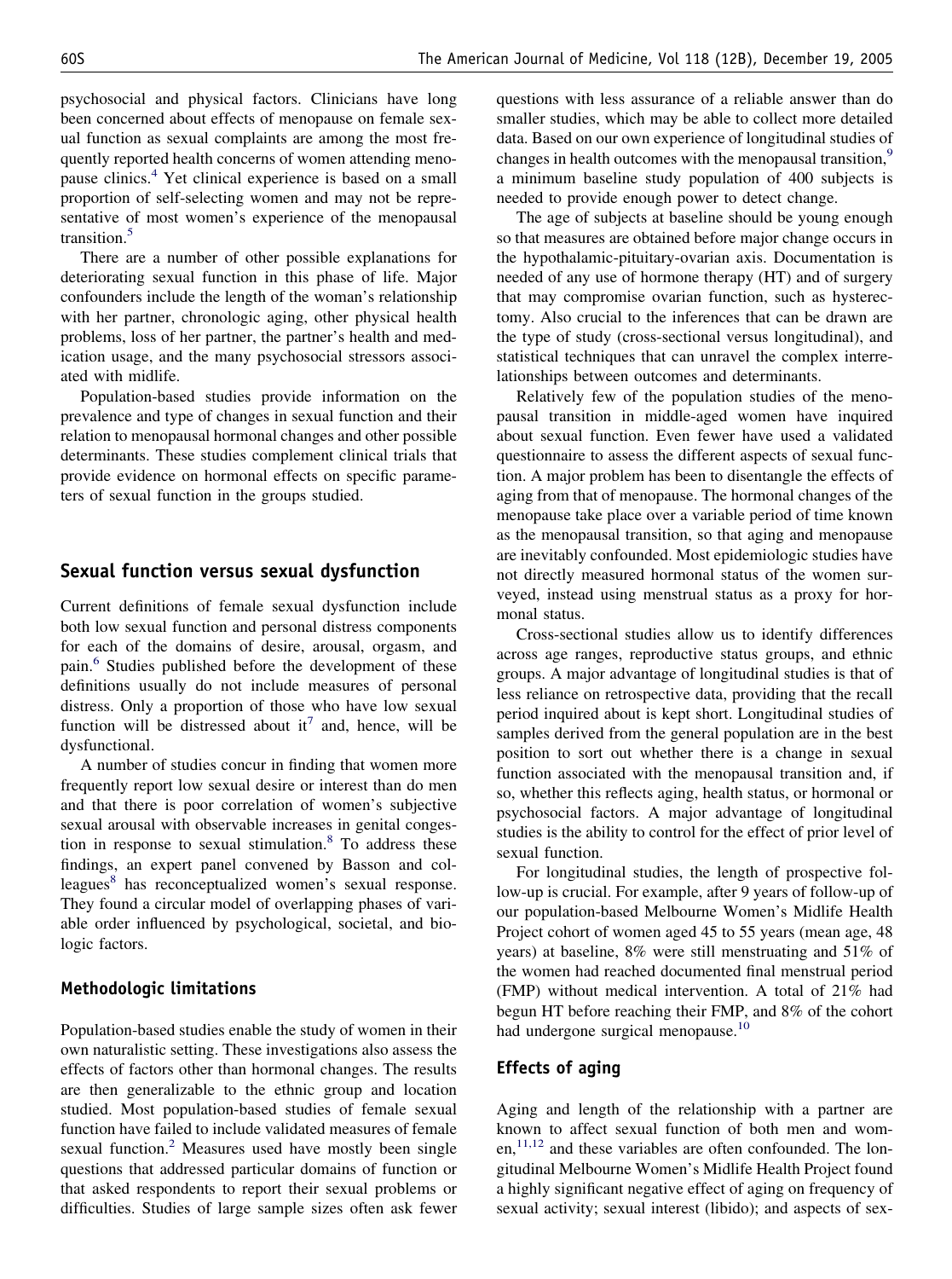

**Figure 1** Total score of sexual function in relation to final menstrual period.

ual responsiveness, sexual arousal, enjoyment, and orgasm.<sup>13</sup> In the Women's International Study of Health and Sexuality (WISHeS), a multinational cross-sectional study carried out concurrently in Europe and the United States using validated measures of sexual function and sexual distress, a decline in all aspects of sexual function was evident with age.<sup>14</sup> Sexually related distress, however, decreased with age so that there was no increase in sexual dysfunction with age. $^{14}$ 

#### **Aging versus menopausal status**

A number of studies have found an additional decrement in aspects of sexual function in midlife, $15,16$  coinciding with mean age of menopause $17$  or menopausal status where measured.<sup>18,19</sup> Studies that failed to find effects of menopausal status have been limited by small sample sizes,  $12$  wide age ranges, and lack of validated measures.<sup>20</sup>

Very few studies have followed the same cohort prospectively across the menopausal transition. Longitudinal studies allow us to disentangle the effects of aging from those of menopausal hormonal changes (which are inevitably confounded) as well as to measure the powerful effects of psychosocial factors, including the individual's own prior level of sexual function and changes occurring in sexual partnerships.<sup>21</sup> The Melbourne Women's Midlife Health Project is a population-based sample of 438 Australian-born women who were aged 45 to 55 years at baseline and were still menstruating. The women have been followed with annual assessments and hormone measures for 13 years. The Personal Experiences Questionnaire short form (SPEQ), a validated measure of sexual function based on the McCoy Female Sexuality Questionnaire,  $22-25$  was used. The

SPEQ scale provides domain scores for frequency of sexual thoughts (libido), arousal, enjoyment and orgasm (sexual responsivity), frequency of sexual activities, and dyspareunia. Feelings about partner and partner problems are also measured. A total score of sexual function is calculated from the domains of libido, sexual responsivity, and frequency of sexual activities. Scores  $\leq$ 7 indicate low sexual function, similar to women with sexual dysfunction.<sup>25</sup> From early to late menopausal transition, the percentage of women with SPEQ scores of low sexual function increased from  $42\%$  to  $88\%$ .<sup>13</sup> By the postmenopausal phase, there were significant declines in sexual responsivity, frequency of sexual activities, libido, and the total score of sexual function, combined with significant increases in dyspareunia and partner's problems in sexual performance.<sup>26</sup> Increasing dyspareunia and decreasing libido and responsivity correlated with decreasing estradiol but not with androgens[.13](#page-4-0) **Figure 1** shows the decline in the total score of sexual function in relation to time to FMP.

# **Relative importance of hormonal and psychosocial factors**

These results assist us in understanding the impact of the menopausal transition on women's sexuality. However, analytic techniques that can include psychosocial factors and the effects of increasing age are necessary to understand the relative importance of hormonal factors. Using techniques of autocorrelation and cross-correlation together with structural equation modeling, the Melbourne Women's Midlife Health Project found that for the 336 women for whom data were available for 8 years of follow-up, the most important factors (in decreasing order of importance) influencing do-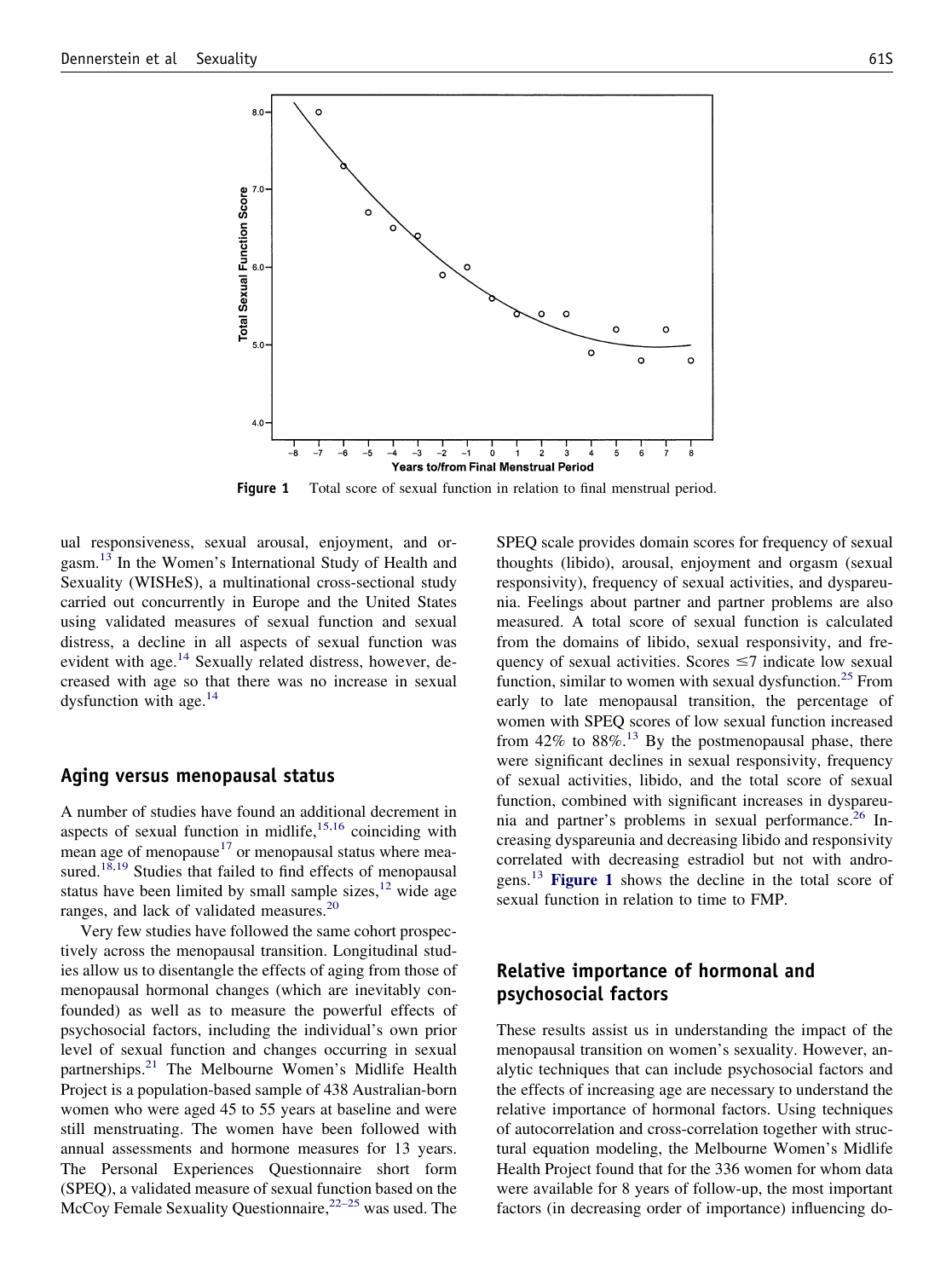

**Figure 2** Longitudinal structural equation modeling of factors affecting sexual response.

mains of libido and sexual responsiveness (together termed sexual response) are prior level of sexual function, losing or gaining a sexual partner, feelings toward the partner, and estradiol level<sup>27</sup> (coefficient of determination for multivariate analysis  $[R^2] = 0.65$ ). Relationship factors were less important for dyspareunia, which was predicted by prior level of dyspareunia and estradiol level  $(R^2 = 0.53)$ . Frequency of sexual activities was not influenced by estradiol level but was predicted by prior level of sexual function, change in partner status, feelings for partner and level of sexual response ( $R^2 = 0.52$ ). The minimum effective dose needed to increase sexual response by 10% (700 pmol/L estradiol) is twice that needed to decrease dyspareunia.<sup>27</sup> Endogenous testosterone (determined as the free testosterone index) and dehydroepiandrosterone sulfate were not related to sexual function domains.<sup>13,27</sup> When a validated measure of distress (the Female Sexual Distress Scale) was included in the 11th year of follow-up, we found that only 17% of the women (then aged 57 to 67 years) were significantly distressed[.7](#page-4-0)

The Melbourne Women's Midlife Health Project included measures of many variables found to influence domains of sexual function in cross-sectional studies. These include availability of a partner, well-being, educational level, parity, stress, mood, health status. $28$  The study used longitudinal structural equation modeling to determine the most important influences on sexual response and frequency of sexual activity. Included in the modeling were potential determinants measured at baseline (education; parity; attitudes; premenstrual complaints) or annually over the course of 8 years of follow-up (hormone levels; partner's problems with sexual performance; change in partner status; feelings toward partner; stress; daily hassles; lifestyle factors; wellbeing; and self-rated health and bothersome symptoms, which were grouped into vasomotor, insomnia, other, vag-

inal dryness). The only additional factor found to affect the sexual function domains was well-being, as measured by the Affectometer 2 scale.<sup>29</sup> Well-being was itself affected by lifestyle factors, stress, daily hassles, vasomotor symptoms, sleep, and self-rated health (**Figure 2**).

### **Ethnicity**

The Melbourne sample included only white Australian women. It is not clear whether there will be any ethnic variation in response to declining estradiol at menopause. Using cross-sectional data from baseline (when women had not begun the menopause or were early in the menopausal transition), the US-based Study of Women's Health Across the Nation  $(SWAN)^{28}$  reported substantial ethnic differences in sexual domains. After controlling for a wide range of variables, African American women reported a higher frequency of sexual intercourse than white women; Hispanic women reported lower physical pleasure and arousal; Chinese and Japanese women reported more pain and less desire and arousal than the white women, although the only significant difference was for arousal[.28](#page-4-0) Other studies carried out in Europe also have reported substantial differences between countries in domains of sexual function, such as frequency of sexual intercourse; but nevertheless they found a similar pattern of decline in the effects of menopause on desire, arousal, and orgasm across all countries[.30](#page-4-0)

#### **Surgical menopause**

This article has focused on changes related to the natural menopausal transition. Surgical menopause, in which both